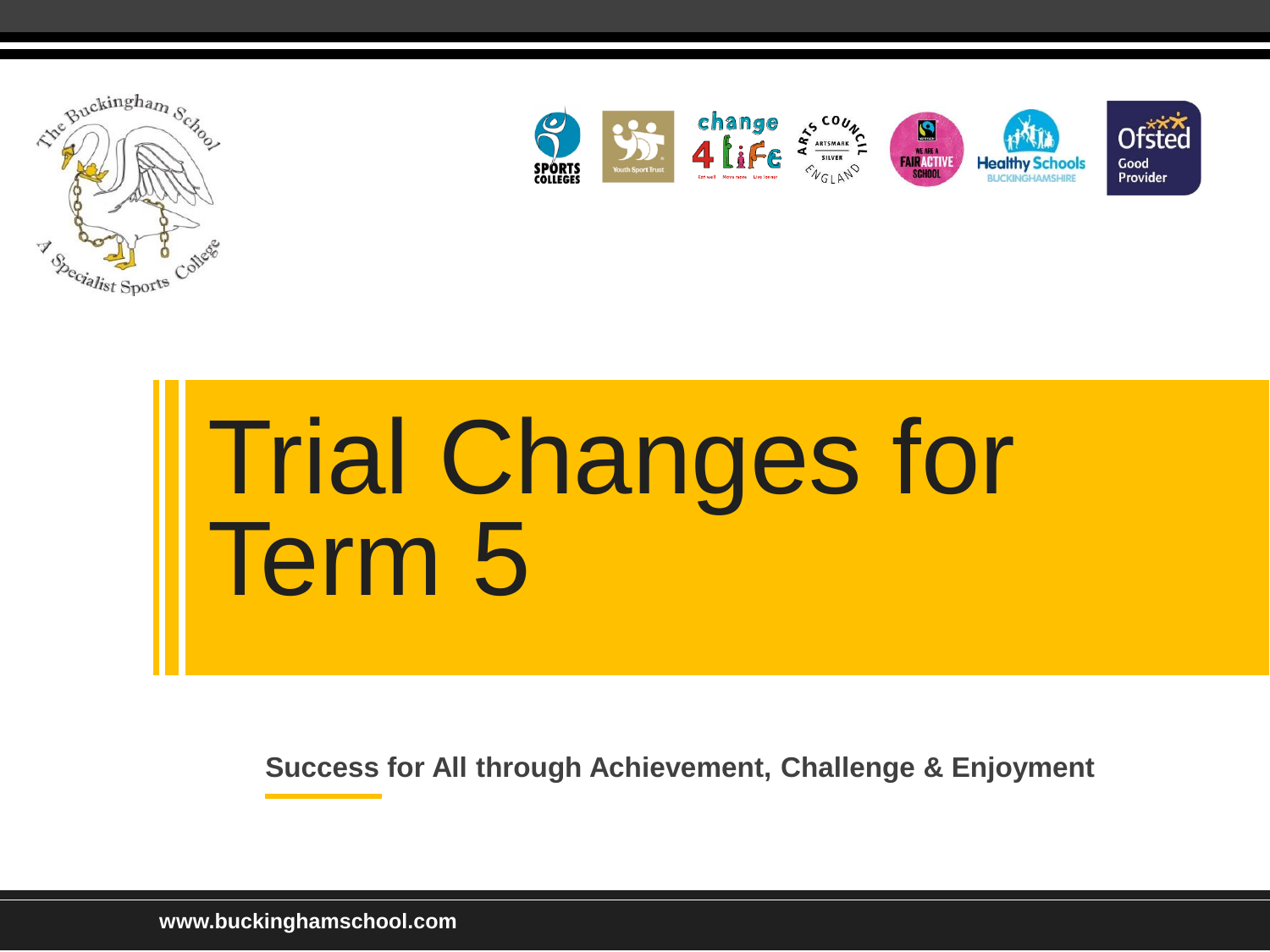

## Based Upon Staff and Student Feedback

- Our school is growing
- We are first choice of nearly all of the next Year 7
- During lesson times, we have plenty of space and spare rooms
- Social times are very busy and not all students feel safe all of the time
- We all have a right to feel safe

Good Provider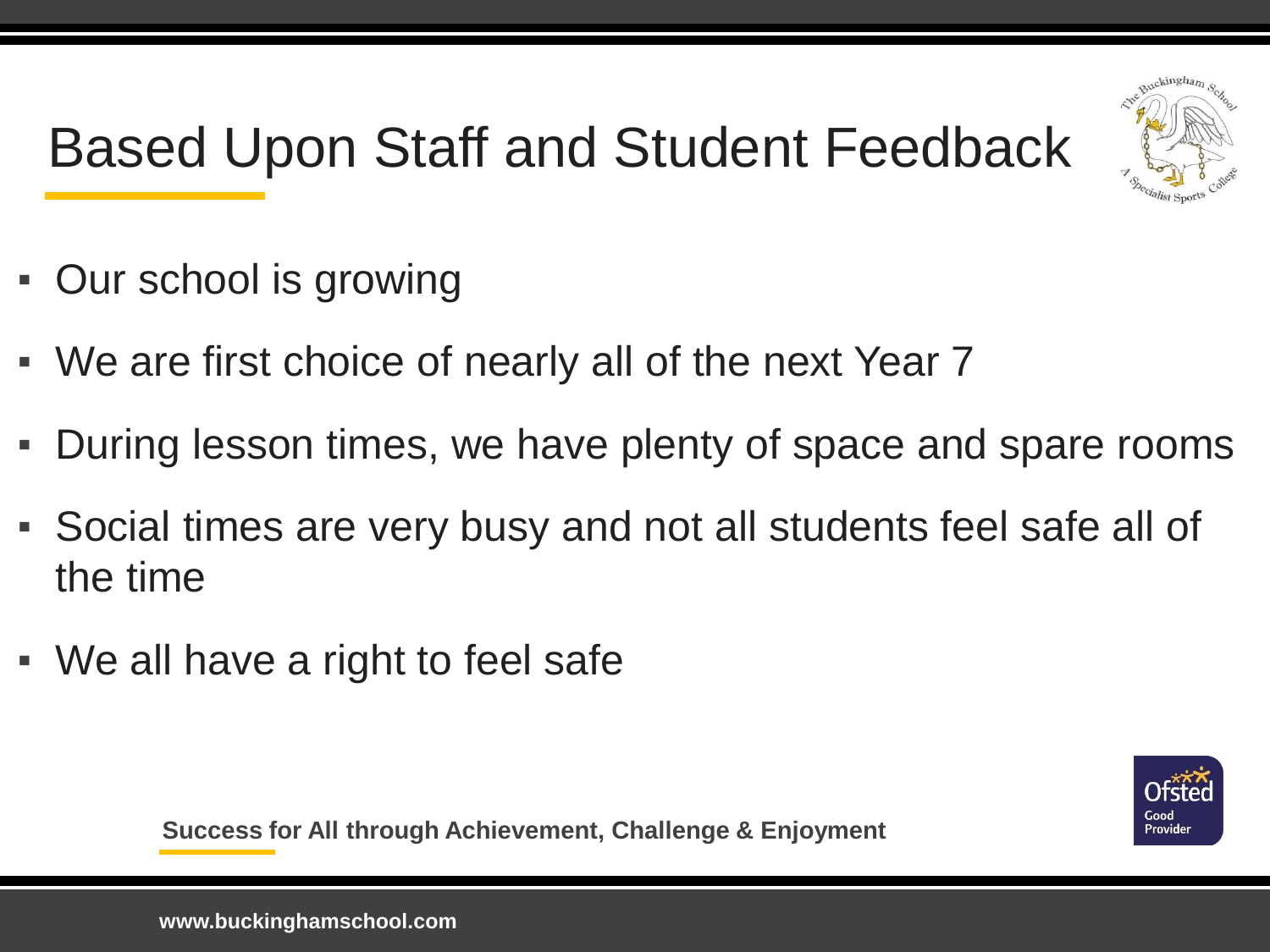## Concerns About Break and Lunch



- Break is too short… barely time to get/do anything
- Lunch (when compared) is too long
- Even them up!
- **Morning break will be from 11:00 – 11:35**
- **Lunch will be from 13:35 – 14:10**
- Second bell means that you are already late!

Good Provider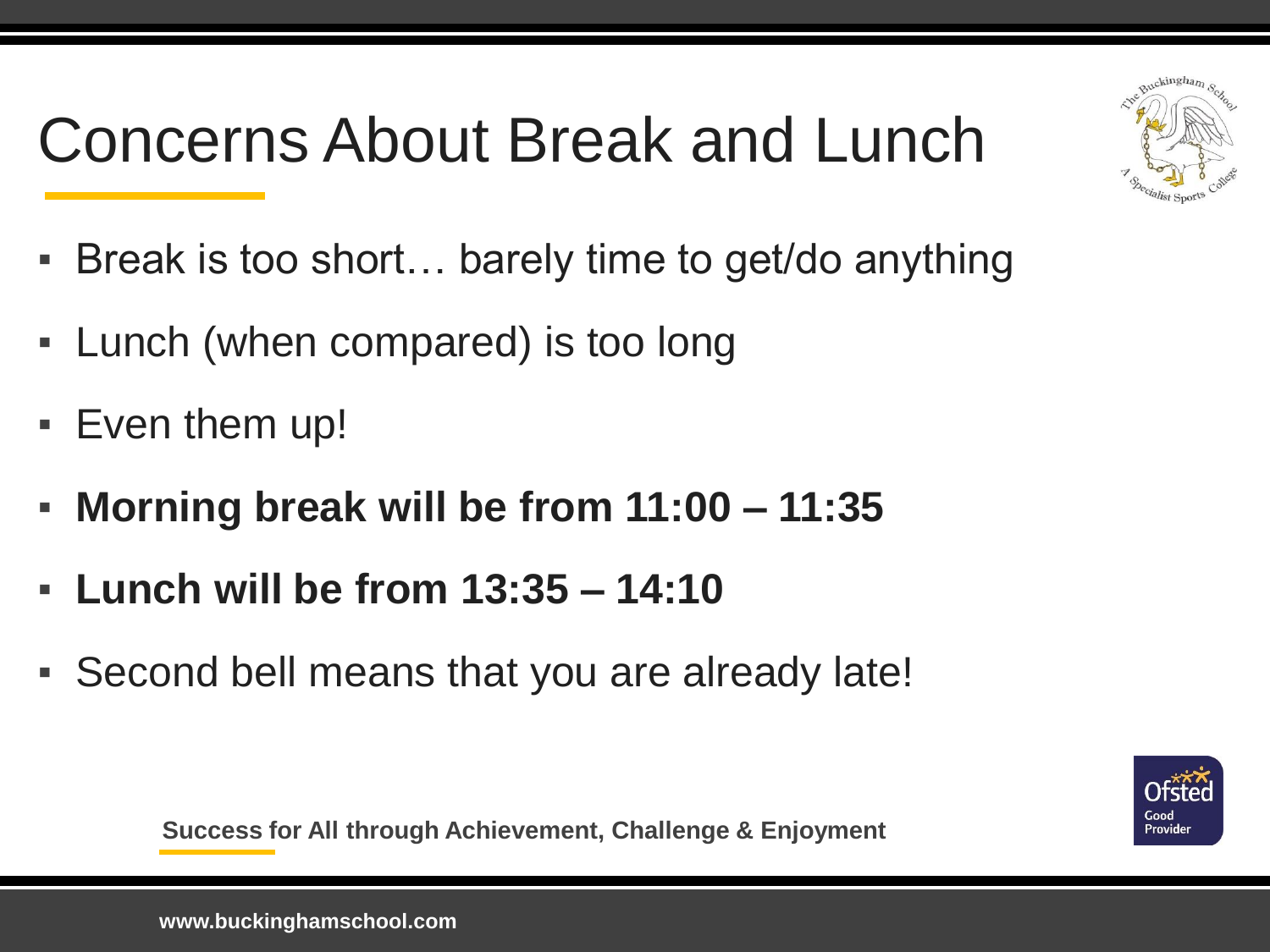## The Beach is Too Busy



- The new dining room is bigger and there is more outdoor space
- Let's move Year 9 across…
- Years 7 and 8 will use: - Beach, MUGA and middle playground
- Years 9, 10 and 11 will use: - Picnic Area, Locker Area and the Astro

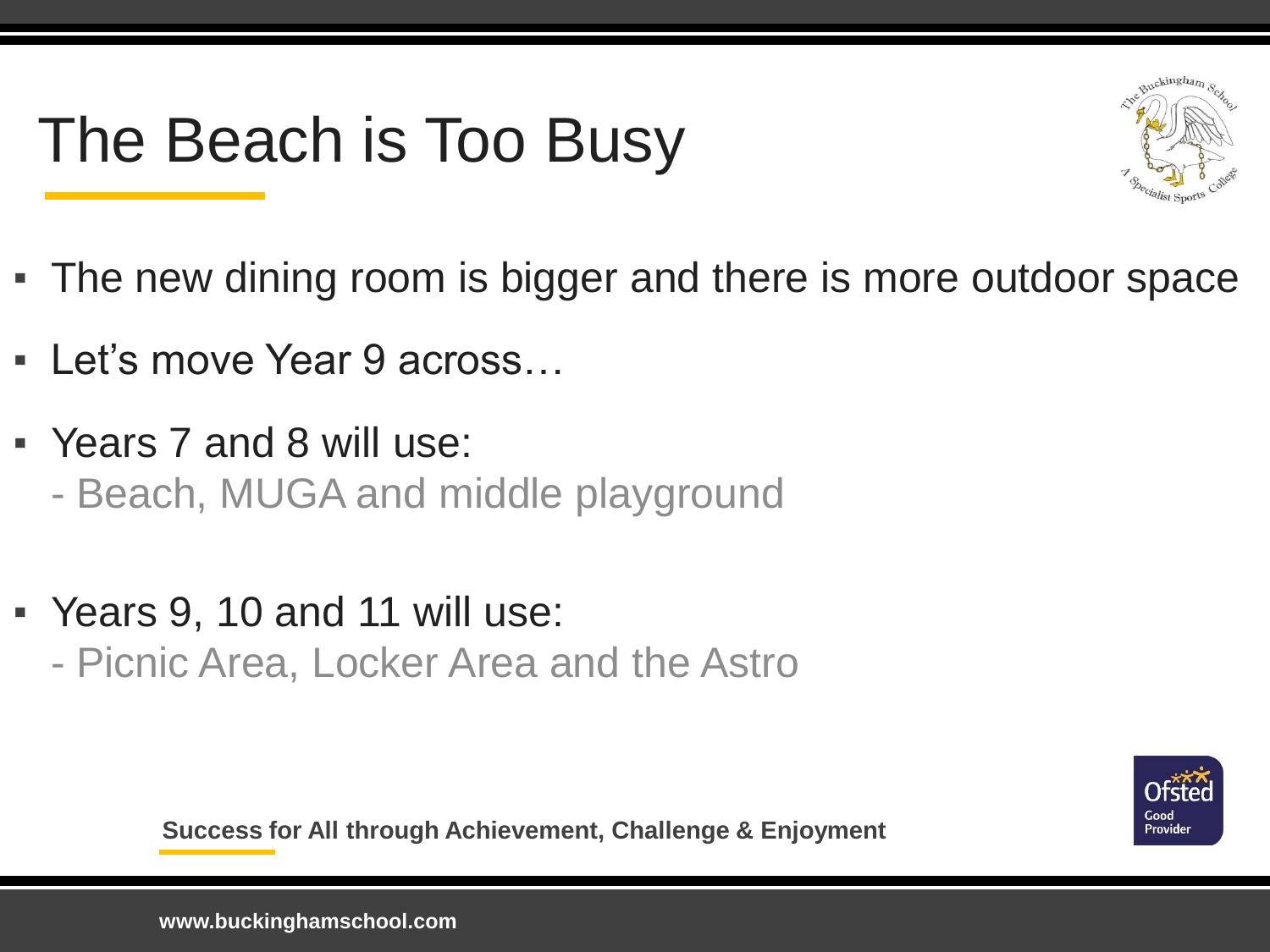Some Younger Students Have Said That They Don't Like Sharing Toilets With Older **Students** 



- Years 7,8 will use Humanities Toilets
- Years 9, 10, 11 will use the Main Building Toilets
- During lessons, only students with medical (toilet) timeout cards should ever use the toilets

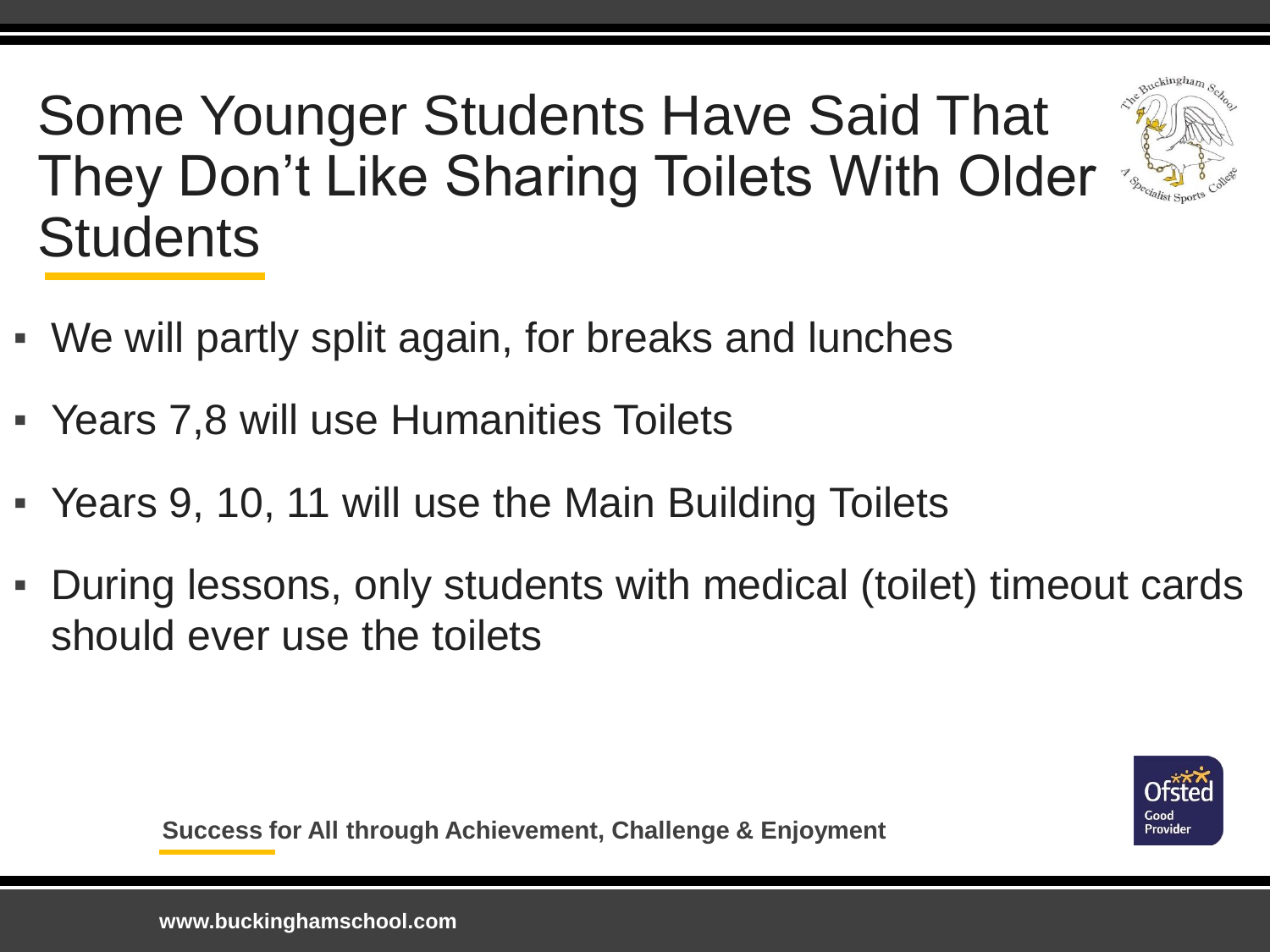#### First Aid



- Only **Emergency** First Aid will be available during lessons, an adult will call them to where you are
- Other First Aid support is available during break or lunch
- Go to the Attendance Office (the old Student Office)
- During lessons, your teachers will be sympathetic if you are not feeling well, but you should not leave class

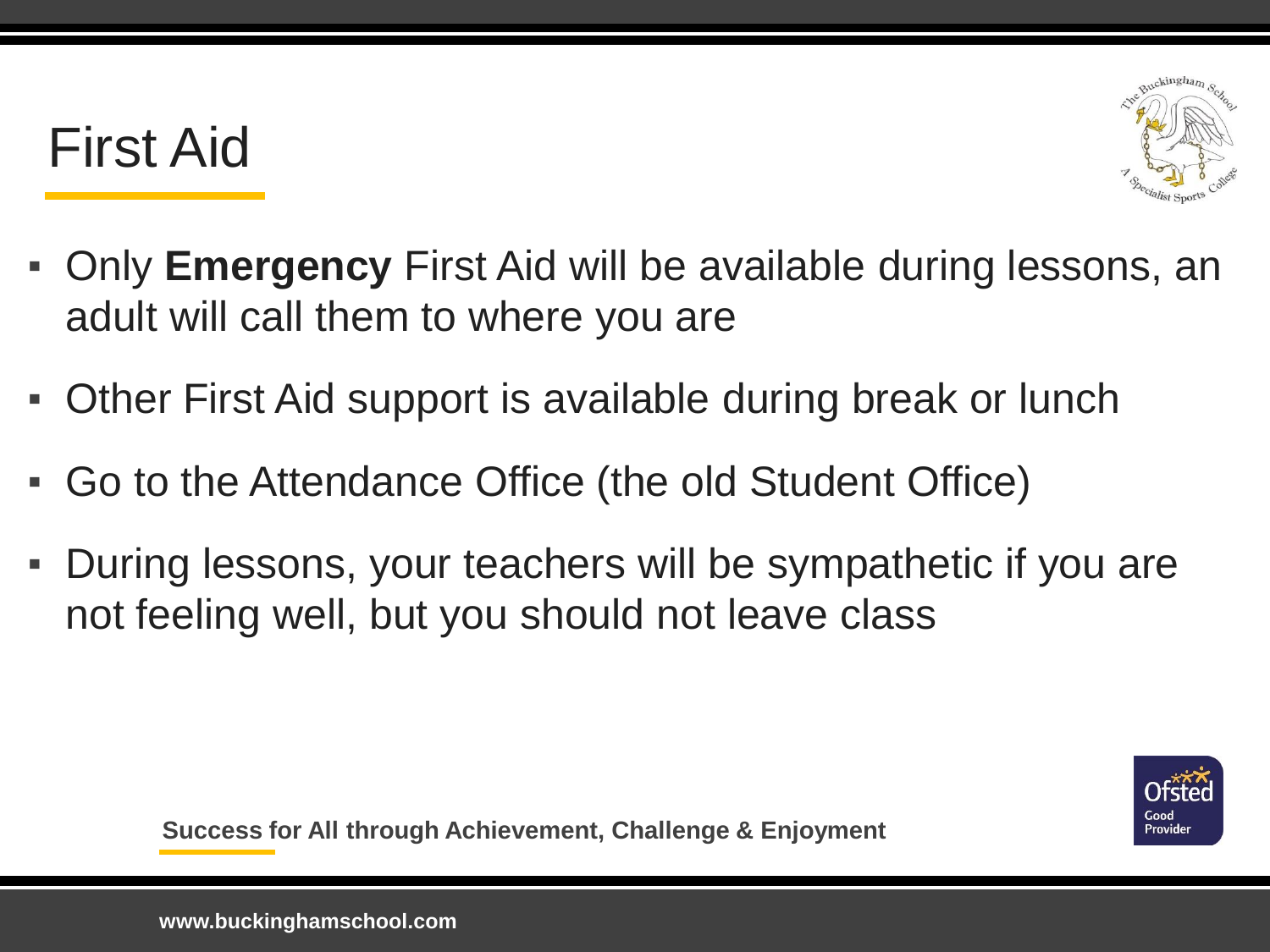# Arriving



- We will be trialing using the MUGA gates then there is only one way in/out to supervise for staff
- We will continue to try to keep a gate open for students whose bus is late in the morning
- **Still arrive at 08:20 08:30**

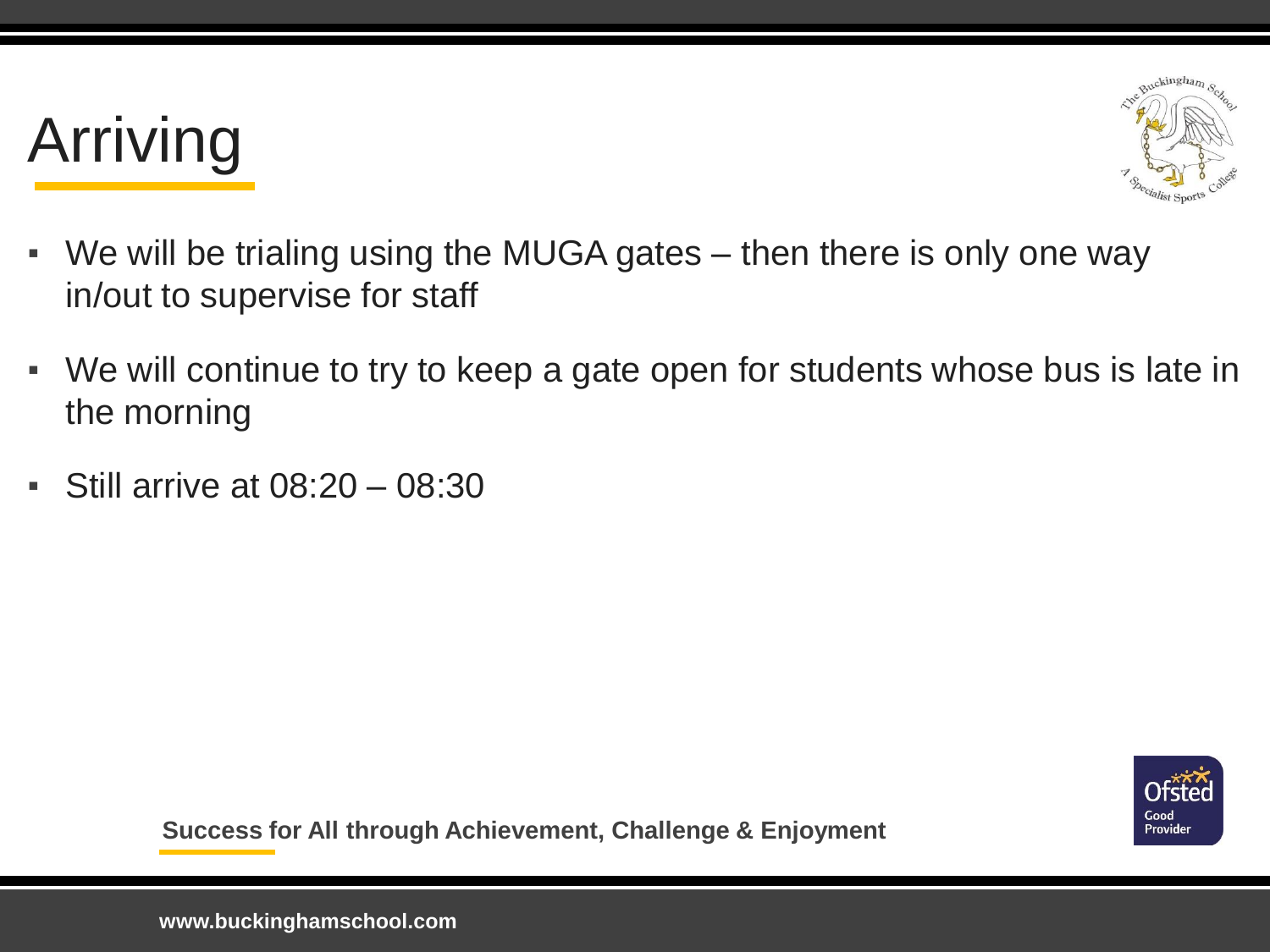## Leaving



- We will be trialing using the MUGA gates then there is only one way in/out to supervise for staff
- Students waiting for buses should wait on the MUGA
- The public still need to walk past school and it is not fair to wait on the street for buses
- Students waiting for each other can do so on the MUGA, once you go out of the gates, you should leave the site altogether
- School still finishes at 15:10

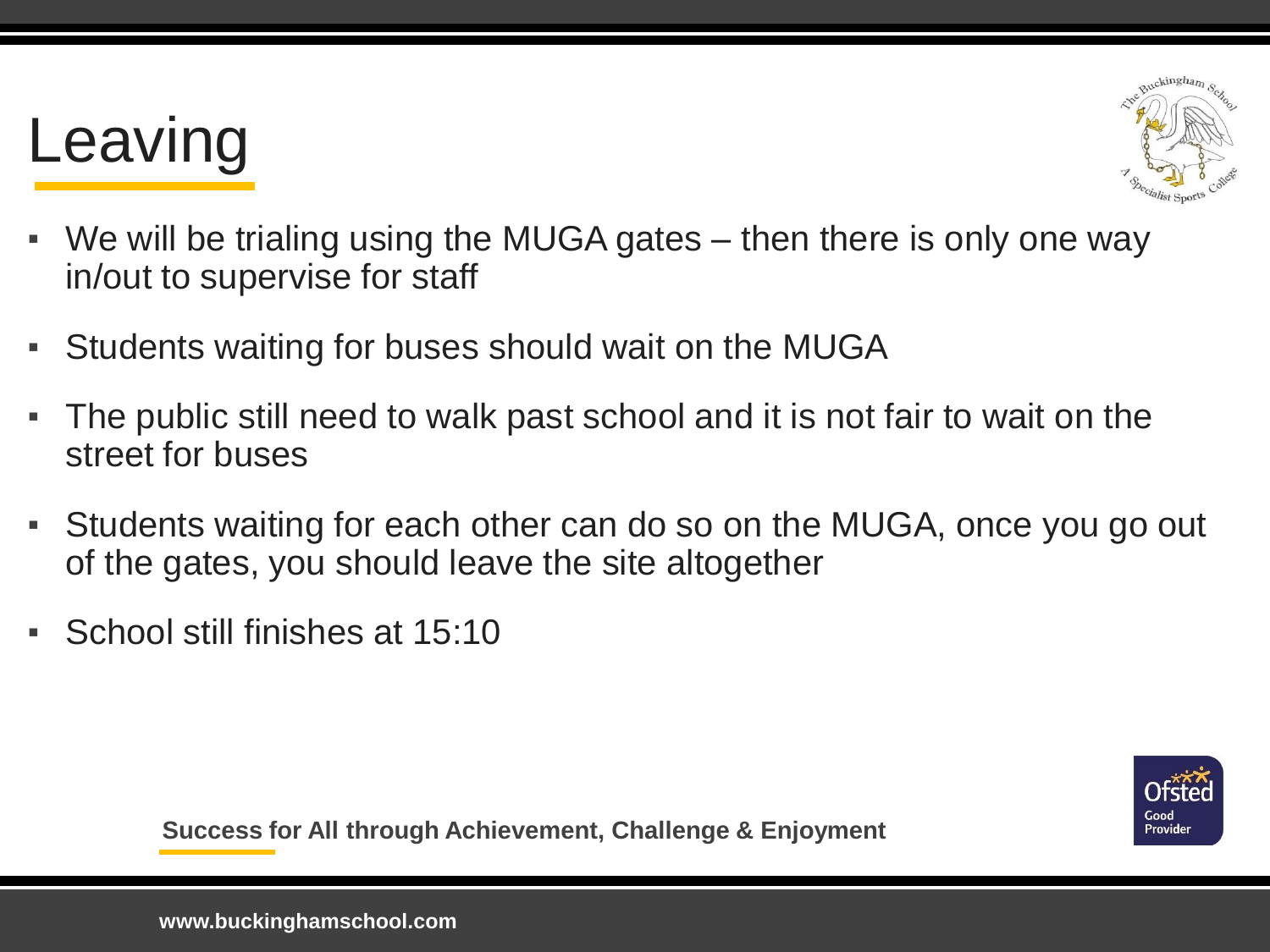### Attendance Office (Old Student Office)



- Students arriving late to school will use the old Student Entrance again
- This entrance is for students and staff only
- Students leaving and arriving during the day (doctor's appointment, Sixth Form, etc.) should report to the window in the Attendance Office and will use the Student Entrance